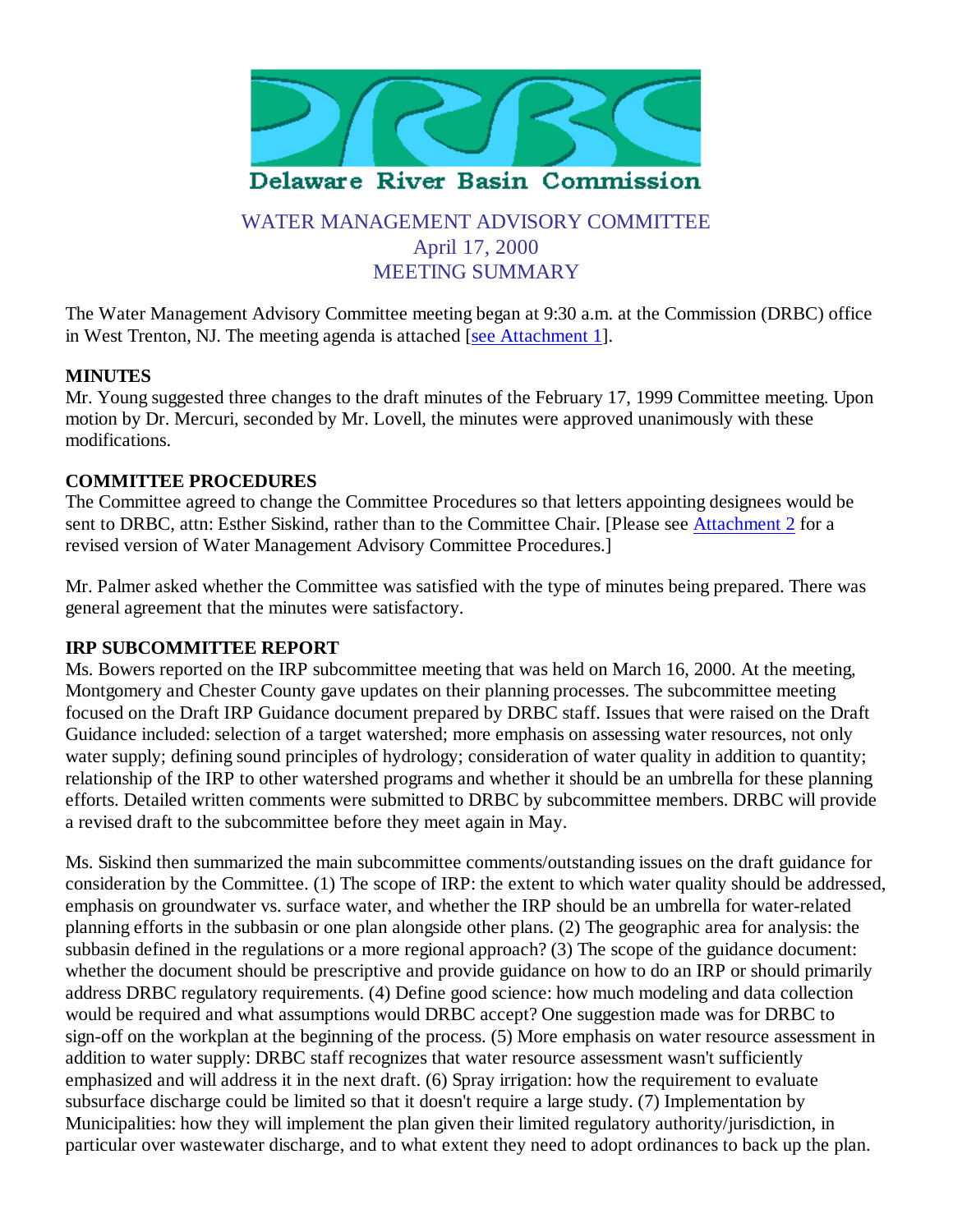(8) Define criteria DRBC will use to revise withdrawal limits.

Ms. Siskind asked the Committee to comment on the issues raised. Mr. Palmer asked the Committee to consider the cost to a community when data aren't readily available and they can't finance hydrology or engineering studies.

On the issue of scope of the IRP, Ms. Haskin stated that the IRP should include water quality and that ground water and surface water could not be separated since they are the same resource. Mr. Lavery commented that, by definition, an IRP could be very large, therefore, the Committee should focus on what DRBC adds, its niche. Other plans and how they affect each other should be taken into account. Mr. Neukrug suggested that the discussion should focus on the relationship of the IRP to all the other activities within the watershed such as TMDLs, watershed management plans and river conservation plans. The IRP wouldn't do all of it, but would need to understand it and have a relationship to it.

Ms. Haskin stated that New Jersey is requiring all areas to develop a watershed study that looks at water supply, wastewater, land use and protection of the ecosystem together. Dr. Mercuri stated that any IRP, by definition, must study water resources as a whole; one component cannot be separated from another. Wastewater and water quality must be looked at together.

Ms. Siskind asked for more definition in terms of the level of effort: Can a group of three to four municipalities be expected to undertake such a large assessment? Should water supply be the niche for DRBC's IRP process? Mr. Palmer stated that IRPs should use existing or readily available documents so that developing water resources does not become too costly for a community. He suggested that the IRP begin with the goals of the community - how many people will there be in 20 years. The effect of that demand on water resources would be evaluated including groundwater and surface water management, importation and instream flow needs.

Mr. Gast stated that the primary focus of the IRP should be on whatever limited amount of information is needed to justify to the Commission that the limits should be lowered. Mr. Gast suggested that the guidance can provide a host of optional tasks. However, DRBC should not place so many requirements that it will make it impossible for a group of municipalities to develop an IRP, particularly when the information is not essential to justify a lower withdrawal limit. The guidelines should be flexible by having a core requirement with the option to do more.

Mr. Palmer stated that, at a minimum, the IRP should evaluate other planning processes in the subbasin to ensure compatibility with those plans.

On the issue of geographic area for analysis, Mr. Palmer stated that under New Jersey's municipal land use laws, master plans are required to consider abutting communities and the county. An IRP should consider adjacent communities, the county and the watershed. Ms. Bowers added that the IRP process provides an opportunity in Pennsylvania where, under land use statutes, adjacent municipalities are precluded from working together and there is no mechanism to mobilize an integrated effort. Dr. Mercuri stated that under the municipal planning code municipalities can create a jointure to address water resources.

Mr. Palmer asked whether the IRP should consider bringing in water from other areas if municipalities want to develop and don't have sufficient resources. Dr. Mercuri responded that this lead to urban sprawl in Southeast Pennsylvania. The IRP process should do water resources planning, but should not be used as a tool for stopping development. If limits are lowered and resources aren't available, then importing resources can't be stopped and this will lead to sprawl. An IRP should not do land management; importing water is land management. IRPs should be more localized and should study the subbasin. Either the subbasin is evaluated or we go into land development planning and importation and needs for 2050 which would make the scope of the IRP much wider. Ms. Bowers stated that importation needs to be looked at and the IRP process provides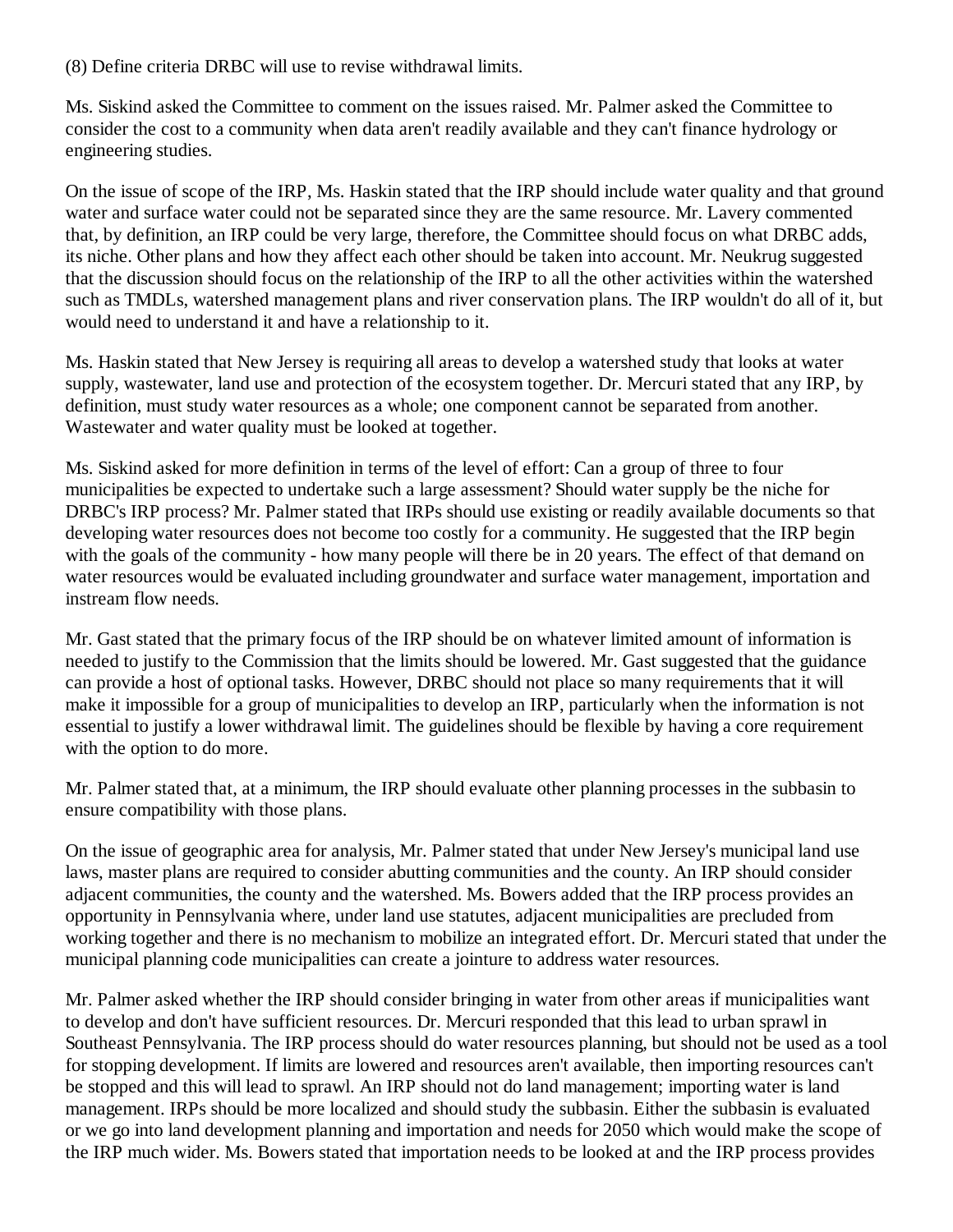the opportunity to do so. Mr. Gast stated that the decision to bring in water from outside has nothing to do with justifying the need for a lower withdrawal limit. Ms. Bowers stated that DRBC needs to know that reasonable options have been evaluated. Mr. Palmer stated that in the IRP, the community should set out goals and how they intend to supply water. If it wants to import water than that would be a flag for the reviewer.

Mr. Palmer raised the issue that IRPs ought to be expanded to areas other than the ground water protected area (GWPA). Dr. Mercuri added that IRPs should be developed so that other areas can do the studies. Mr. Palmer suggested that the GWPA IRP process could serve as a model. Ms. Bowers stated that the current process was limited to Southeast Pennsylvania and therefore the IRP guidance should address the nuances of that region.

Next, the issue of whether the IRP guidance document should define good science was discussed. Ms. Bowers clarified that the GWPA regulations require IRPs to be based on sound principles of hydrology. Mr. Milan stated that good science was reproducible and defensible. Mr. Gast stated that the IRP should be based on accepted scientific practice. Ms. Bowers commented that the IRP process should allow for innovation. There was general agreement that it would be difficult to define sound principles of hydrology in the guidance document.

On the issue of spray irrigation, Mr. Palmer stated that it was important for the IRP to assess different types of land application and quantity and quality impacts on groundwater and surface water. Dr. Mercuri added that there are new approaches to management of the water resources cycle such as returning tertiary treated effluent to the groundwater system instead of building a pipeline to discharge effluent to the Delaware River. Ms. Siskind stated that the issue raised was the extent to which the subsurface discharge evaluation could be limited by, for example, relying on the USGS for water quality data and narrowing the assessment to identifying potential areas for implementation.

With regard to implementation by municipalities, Ms. Bowers noted that municipalities don't have the authority to set groundwater limits, they can only adopt a plan. Mr. Palmer stated that municipalities undertaking an IRP would likely adopt zoning ordinances. Mr. Gast concurred. He stated that the Commission will require municipalities to back up their plans with zoning ordinances. Otherwise, the Commission will be hanging on a limb supporting land use controls; the Commission is not in land use business.

## **INSTREAM FLOW NEEDS SUBCOMMITTEE REPORT**

Mr. Young reported that he met with DRBC staff on March 8, 2000 to discuss study needs for assessing instream flow needs in the Southeast Pennsylvania Groundwater Protected Area. He then presented his proposed approach for the study. The first step would be to develop a database to determine the types and number of streams that would need to be evaluated. The database would include stream names, geology, stream length, drainage area, gradient, Chapter 93 classification, biological data and flow statistics. DRBC staff has provided some of these data to Mr. Young. Once the database is developed, streams in the study area would be stratified according to drainage area, stream length, geology and biology. Field data would be collected on selected study streams and hydraulic models would be developed for each study stream. Biological modeling would be performed based on either species, guild or community based approaches. A habitat model integrating the hydraulic and biological models would be developed. This model would assess either "flow vs. weighted usable area" for a specific species, as was done for the Pennsylvania and Maryland Instream Flow Study, or "flow vs. percent dissimilarity" that would evaluate how flow affects the aquatic community as a whole. The last step would be an impact assessment that applied the habitat models developed for the study streams to all streams in the study region. The assessment would predict the impacts of withdrawals on habitats or communities.

There was discussion as to whether the instream flow needs subcommittee should be merged with the IRP subcommittee. There was general agreement that it should remain a separate committee. Mr. Young suggested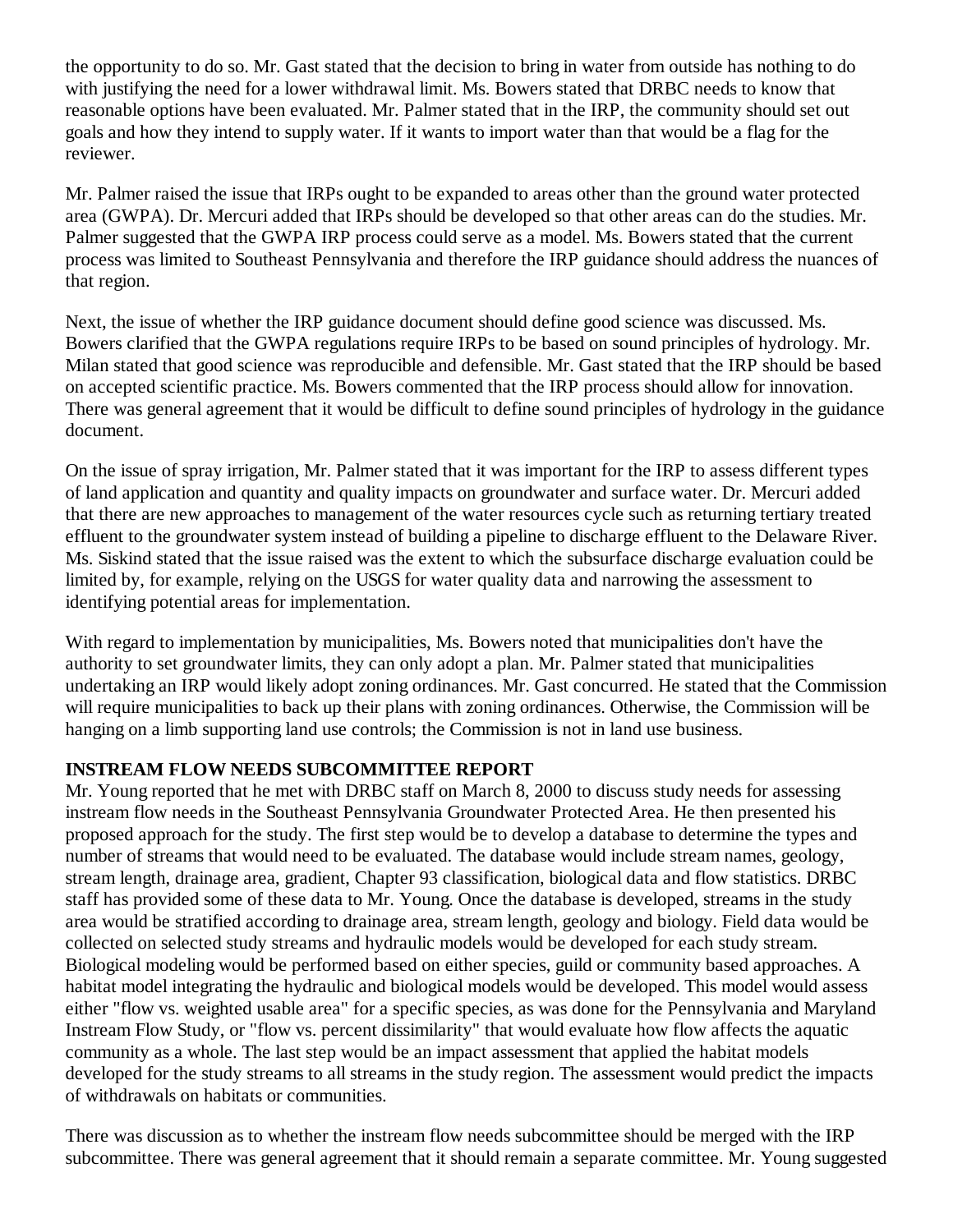that the next step would be another discussion with DRBC staff.

## **DATA NEEDS SUBCOMMITTEE REPORT**

Dr. Mercuri reported on the Data Needs subcommittee meeting that was held on March 21, 2000. At the meeting, New Jersey, Pennsylvania and Delaware reported on the status of their data. In most states, most of the needed data are available, but not always in electronic format. The data being requested by DRBC is important for projections and water resource management. There was general consensus amongst subcommittee members that a resolution requiring purveyors and the States to supply DRBC with the information was the best way to go. DRBC staff developed a draft resolution which is being proposed for consideration by the Committee. He strongly urged the adoption of the resolution and stated that hard data are critical for making informed decisions on water resource management.

Ms. Siskind summarized a number of outstanding issues on the draft resolution for consideration by the Committee. (1) Wastewater treatment plant discharge data. Discharge data was added to the list of data needs for purposes of developing consumptive use estimates, at the suggestion of several committee members. The resolution would require two different levels of reporting, one for self-supplied users and another for public water suppliers. Self-supplied users would be required to supply more data (i.e. monthly flow volumes and location) since they often have more knowledge of their wastewater than do larger, more complex public water suppliers. Public water suppliers would be asked to identify the wastewater facility if known. DRBC would gather detailed wastewater data directly from the States. (2) Definition of service area. DRBC's current database provides withdrawal data only and does not specify service area. Service area information would not need to be provided for each municipality, but rather, would be aggregated at the county level for withdrawals serving more than one county. Multiple county service areas are most prevalent in Pennsylvania. In the Delaware River Basin portion of other States, withdrawals occur in the same county as the use, with few exceptions. (3) Data to be reported annually. Most data would not be reported annually unless changes occur. Monthly withdrawal volumes, breakdowns by user category and monthly wastewater flows (for self-supplied) would be reported annually. (4) Breakdowns by user category. This is new information that is critical for assessing the effectiveness of water conservation programs and projecting water use. It will take time to get purveyors to report this way and subcommittee members suggested that this requirement be phased in. In the meantime, purveyors could provide the information based on the categories they currently utilize. (5) State resources for data collection. To address this issue, a sentence was included in the resolution encouraging States to collect and automate the data.

Ms. Siskind asked the Committee to comment on the issues raised. Dr. Miri noted that there were two instances in New Jersey of cross county connections: the tri-county pipeline and the D&R Canal. Mr. Lavery noted that in addition to the data listed that would be reported annually, some identifiers would also need to be reported. Ms. Siskind concurred stating that it would depend on the forms and collection process used by the States.

Dr. Mercuri raised the issue of whether New York State had the authority to implement the resolution. Mr. Lavery explained that under New York State law, the state will not accept delegation where it does not already have authority. New York State does not have the authority to require non-public water suppliers to submit information. This does not mean the Commission doesn't have the authority to request the data. Ms. Siskind stated that the issue was being addressed by David Goldberg.

The issue of whether the resolution would be an additional burden to water users already reporting to the States was discussed. Mr. Schuyler stated that his company already filed withdrawal and wastewater data with New Jersey and asked why more was needed. Dr. Miri responded that the resolution doesn't, but needs to, clearly state that additional information is not being requested from those already submitting it and that the resolution would not represent an additional burden. Ms. Siskind added that most of the data are already being reported by most of the purveyors to the States and few new data would need to be reported.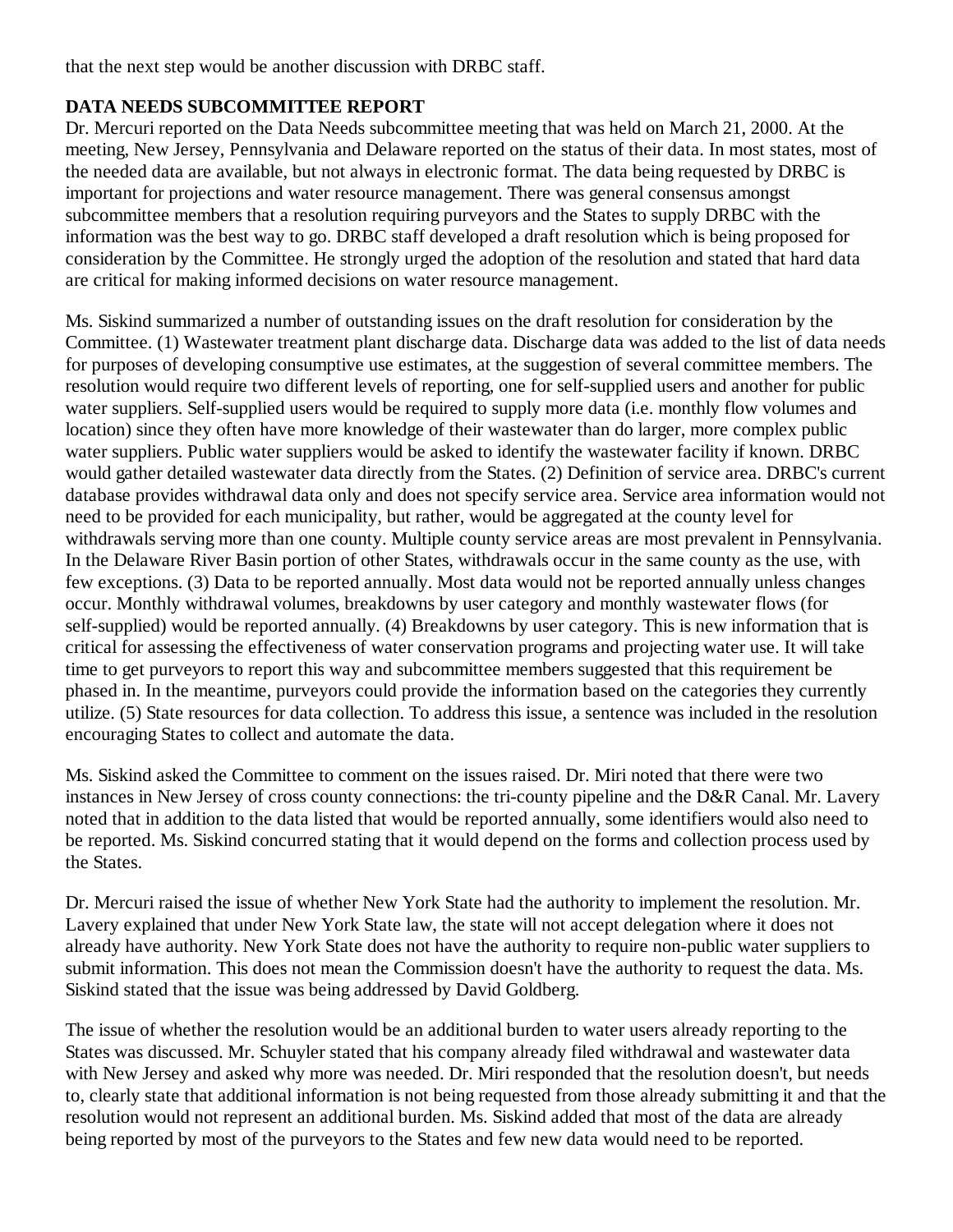Dr. Featherstone explained that when the source metering requirements were adopted in the mid-1980's, it was recognized that a number of agencies were requesting similar data from purveyors. To reduce this burden, this and subsequent resolutions provided that data would be submitted to the States, rather than DRBC. The States would then submit it to DRBC. Mr. Gast agreed. Dr. Mercuri noted that the resolution stated that "to avoid duplication of effort" the States would collect the data.

Dr. Miri noted that the draft resolution seemed to put the onus on the purveyor, rather than the State. Mr. Gast stated that the resolution can't be directed to the States if they don't have the authority to collect the data and, therefore, must be directed to the users. If the users are already submitting the data, it is not an issue. Dr. Featherstone agreed and noted that it was important to get consistent information from users in four States and directing the resolution to the purveyors seemed to be the most logical way to achieve this.

Mr. Palmer expressed concern that if the resolution was unclear to the Committee, it will be more unclear on the streets. The resolution must define upfront what it is trying to achieve. He asked the Committee how much data the States have. He added that the wastewater and consumption data are often in more than one department within an agency.

Dr. Miri commented that no States have breakdowns by usage categories. Mr. Palmer replied that utilities would have this information. Dr. Miri continued that some purveyors are concerned with billing and their categories aren't necessarily the same as those needed to measure conservation programs. Dr. Mercuri asked the utilities to comment on this. Mr. Milan stated that Superior Water Company had only residential customers, but that based on his experience utilities maintained a comprehensive and careful breakdown by commercial, residential, industrial and public users. Mr. Neukrug stated that he could give DRBC the information in five minutes for 2 million people. American Water and Philadelphia Suburban could do the same. This would cover a large portion of the Basin. Mr. Palmer stated that utilities have the data because they charge different rates to residential, commercial and industrial customers. He volunteered to talk to the major purveyors in the Water Resources Association to identify what data are available.

Mr. Lavery stated that in mixed use and downtown areas the data would be difficult to separate. Phasing in new data requirements is important because it could be a big job for small systems.

Mr. Gaston asked whether the resolution was meant to address data for 1997 through 1999. Ms. Siskind responded that the intent of the resolution was to standardize data received from the States and to gather additional data that DRBC is not getting. Mr. Gaston suggested that 20 users can provide 90 percent of the information.

Mr. Palmer expressed concern that the resolution would be perceived as another level of bureaucracy. Dr. Mercuri stated that most States have most of the data with one exception but don't have resources to continue to collect and automate it. The intent is not to impose new requirements on utilities.

Mr. Neukrug commented that Philadelphia and New York City would not fill out the forms in the same way. The further you get from the data collector, the less useful the data will be to draw conclusions. DRBC should work with a number of the players to get the data. Dr. Miri concurred that it was important how the data are collected and who is filling out form. He emphasized that it was important that the new data being requested be phased in. Mr. Milan suggested setting up a users group that would reach a consensus on how to interpret the data. Mr. Gast disagreed with these comments and stated that 95 percent of the data has been collected by Pennsylvania and there has not been a problem with interpretation or with filling out water reports.

Mr. Lovell stated that he would ask Delaware purveyors for the usage category breakdowns and that he has the authority to do it. There will be slightly different categories of use reported, but he'd learn to live with it. The bigger issue is the quality of the data.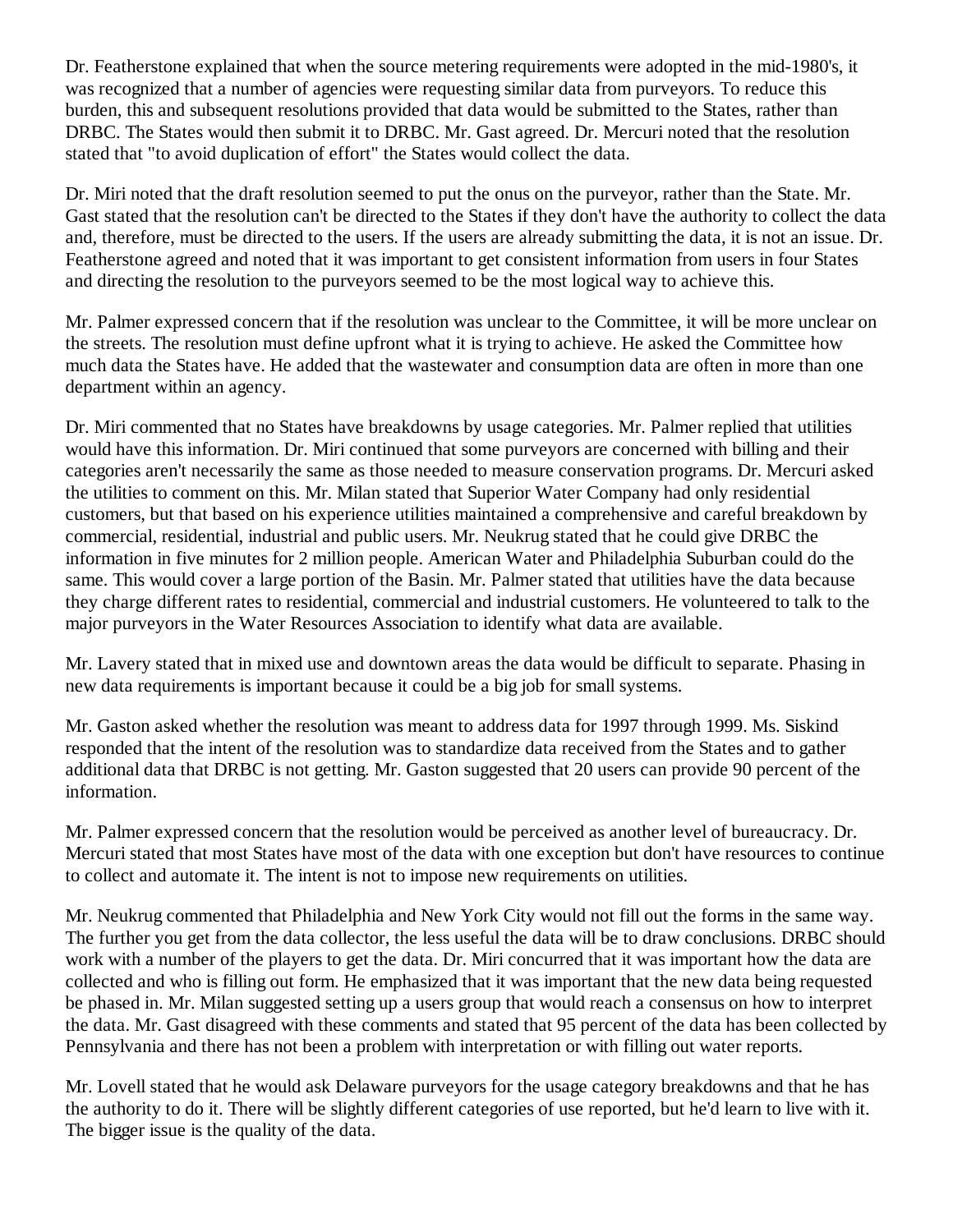Mr. Lavery suggested that if the holes are different from each State, an agreement with each State may be needed, rather than a resolution. Or, perhaps DRBC should deal with the large utilities directly.

Mr. Palmer stated that agreements could be used to get most of data. Or, simply a resolution that DRBC implores States to automate the data and get it to DRBC.

Dr. Miri stated that one of main purposes of the resolution was to obtain data from New York. If New York has a statute that won't allow this, the resolution is less useful. Mr. Palmer stated that New York State not being able to deliver the data isn't bothersome because DRBC needs to deal with New York City on this issue. For New York City, DRBC will go to the source to get the information. Mr. Lavery asked whether New York City ever provided water use data to the Commission. Ms. Siskind replied that they had.

Ms. Siskind clarified that the resolution would not apply to New York City. Mr. Palmer replied that, even if it didn't, the Commission had to collect data from New York City because it would be integral to developing a water budget for the basin. Mr. Lavery cautioned that it was important to understand that under the agreements that were in place with New York City, they have a set allocation that can't be affected by any action of the Committee or Commission. They can do whatever they please with the allocation. Mr. Palmer responded that New York City might not be required, but should be encouraged, to submit the data to the Committee.

Dr. Mercuri explained that the resolution would not change the rules. The intent is to get information to do better planning. The subcommittee explored the possibility of DRBC collecting the raw data in paper format. DRBC doesn't have the resources and neither do the States. A legally bound resolution would help get staff to put data into an electronic format.

Dr. Featherstone commented that one of the goals of the resolution was to raise the level of consciousness on the issue. Data are not being automated and there are consistency problems. The Committee would raise these issues to the Commissioners and advocate additional personnel for the State agencies. One approach is a resolution, there could be other ways as well.

Mr. Palmer stated that there were already regulations that required the data to be collected, sorted and sent to DRBC. Dr. Featherstone replied that there weren't any with this level of specificity.

Ms. Siskind distributed a handout listing the data the resolution would provide DRBC that it is not already getting including: water use breakdown by category, service area linked to withdrawal, and wastewater data linked to withdrawal. In addition, it would provide for consistent reporting amongst the four States.

Ms. Bowers stated that the wastewater data being requested was not sufficient. The data are not available in Pennsylvania in electronic format. She suggested that there be a separate section of the resolution requiring data to be submitted by dischargers. Dr. Mercuri replied that this would open up another set of reporting entities and there weren't resources available to do what is already being suggested. Mr. Gast commented that wastewater data are essential for basin budgeting. Dr. Miri commented on the magnitude of the effort. Mr. Palmer stated that DRBC has jurisdiction over wastewater data and the States can be asked to submit NPDES data.

Mr. Palmer asked Mr. Lavery if the Commissioners would seriously consider the resolution. Mr. Lavery replied that the resolution needed more explanation, perhaps in a "Whereas" section, regarding its intent, that it is not duplicative and that it is aimed at the users rather than the States. It should also state that it empowers the executive director to make different agreements with the states. If these changes were made, the resolution would likely be supported. Mr. Schuyler emphasized that the resolution should be clear about what it is trying to accomplish. Dr. Miri added that the resolution should avoid the appearance of duplication.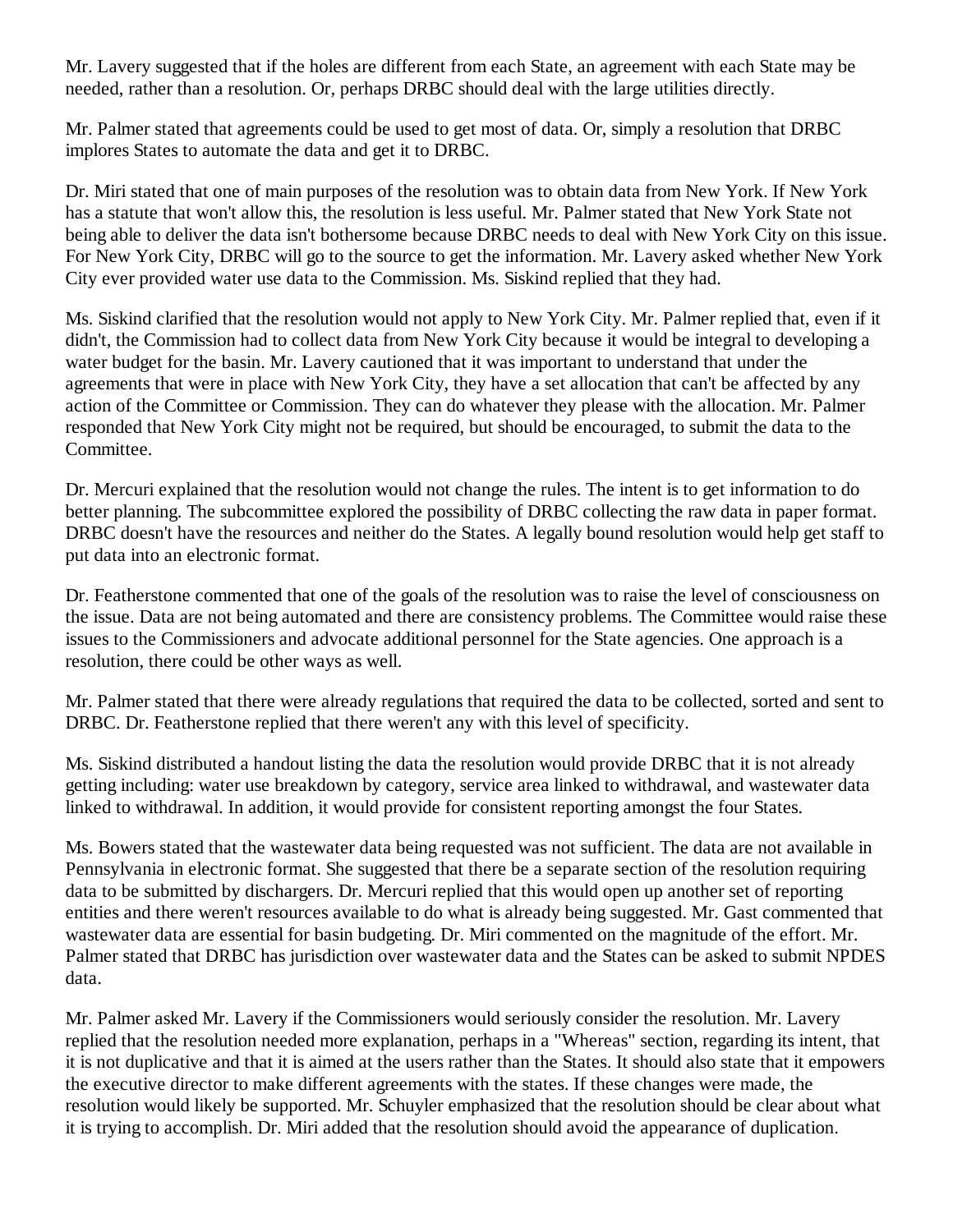Ms. Bowers stated that the four Committee members representing the States have the best sense of what their Commissioners would think. She did not quite hear from them that the resolution would work. She suggested that additional work is needed at the subcommittee level. Dr. Miri and Mr. Gast agreed that a meeting was needed to redraft the resolution.

Mr. Palmer stated that on May 2nd he would let the Commission know the Committee's concerns with regard to the data. He would ask the Commission to work with the States in a spirit of cooperation.

Mr. Palmer asked how the Committee should work with the utilities and whether it should be left up to the subcommittee to address this. Ms. Siskind replied that Mr. Neukrug was a member of the subcommittee.

Mr. Lavery ended the discussion by stating that it was important to collect the data to do water budgets. Although we won't get much today, we should keep trying.

## **WATER CONSERVATION - NEXT STEPS**

Ms. Siskind began the discussion on water conservation efforts by stating that a Committee member suggested at a prior meeting that DRBC write an issues paper that explained the current program and proposed next steps. The issues paper was prepared and distributed via e-mail to Committee members for comment. The proposed next steps focused on monitoring and assessing existing programs put in place in the 1980's and 1990's, rather than on developing new initiatives for water conservation.

Ms. Bowers asked whether DRBC staff had a recommendation on which proposed next steps are most needed. Ms. Siskind replied that DRBC staff would like to do all of them eventually, but due to limited staff resources wanted prioritization from the Committee. Leak Detection & Repair (LD&R) was clearly a program that should be prioritized because according to DRBC regulation, there should have been 2 updates since 1993 that weren't submitted. LD&R is important because it is one of the primary mechanisms DRBC has to reduce existing withdrawals.

Ms. Bowers asked whether LD&R can be accomplished without the data collection effort discussed earlier. Ms. Siskind responded that one suggestion from the first Committee meeting was that States would gather unaccounted-for-water (UAW) data for one year. These data would be compared with data from 1989 and 1993 to determine whether UAW was increasing or decreasing. Once DRBC was able to determine a trend, the Committee would decide on possible next steps. Only Delaware has submitted data so far. She cautioned that because UAW fluctuates from year to year depending on leaks, it was difficult develop a reliable trend with data from 1 in 3-5 years. For this reason, Mr. Lovell had expressed interest in collecting yearly data for Delaware.

Dr. Miri explained that yearly UAW data were not collected in New Jersey, but could be obtained for 1999. Mr. Palmer agreed that the States should be asked to collect 1999 data. He further suggested that 2000 data be collected at the same time to get a short term trend. Mr. Gast asked whether LD&R plans or UAW data only should be collected for 1999 and stated that Pennsylvania already collects yearly UAW data. Dr. Miri responded that UAW data should be collected first. Mr. Palmer suggested that the plans be collected for 1999.

Mr. Neukrug asked what DRBC did with the plans submitted in 1993. Dr. Featherstone replied that the States were responsible for reviewing and enforcing the plans. DRBC compared 1989 and 1993 data to determine trends. The trend analysis showed that UAW dropped during this period.

Mr. Lovell questioned whether metered ratio should be requested since leakage would be a better indicator. Ms. Siskind noted that metered ratio was the indicator defined in the LD&R regulations. Dr. Miri explained that metered ratio was used because it is less burdensome than estimating leakage loss. Dr. Featherstone agreed noting that, for example, it was difficult to estimate fire hydrant water use. The intent had been to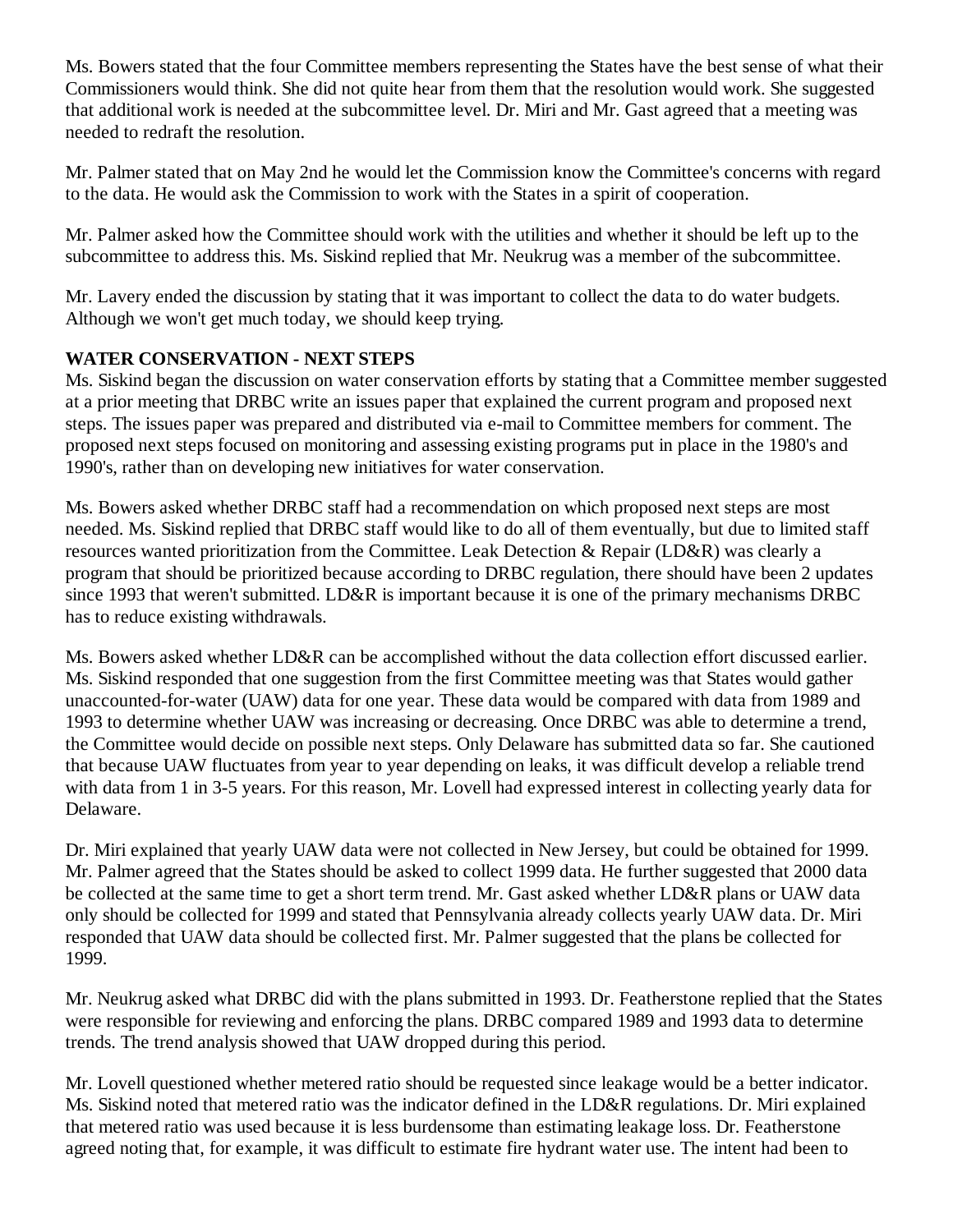adopt a consistent protocol amongst the four States to enable comparisons to be made. He added that using metered ratio encourages purveyors to meter institutional uses.

Mr. Lavery stated that the goal of the LD&R regulations is to address leaks; the question should be how to encourage leak detection. Dr. Featherstone stated that the LD&R regulations specified what had to be included in the plan. While the regulations did not contain performance standards, more frequent reporting was required from purveyors with UAW higher than 15 percent. Each State implements the program slightly differently. Pennsylvania, for example, has a survey form.

Mr. Lavery asked if the Committee would be requesting1999 LD&R plans and UAW data as a one-time special effort. Ms. Siskind responded that once DRBC received the data and plans and determined the status of UAW in the basin, the DRBC and the Committee could propose additional measures. For example, should LD&R plans be submitted on a 5 year, rather than 3 year cycle because UAW is dropping? Should purveyors with UAW over 15 percent be addressed?

Mr. Neukrug asked whether New York City would be submitting LD&R plans. Ms. Siskind replied that New York City was not subject to the resolution. Mr. Neukrug stated that there should be a distinction made between UAW that remains within the Delaware River Basin and UAW that is transferred outside the Basin. He stated that Philadelphia, with a very old system, has a very aggressive LD&R program. There are many reasons for having a strong LD&R program; however, because Philadelphia water remains within the Basin, the reason for implementing LD&R is not a water budget issue. Dr. Featherstone replied that LD&R is also a micro issue and addresses interbasin transfers of water from areas with declining water tables. He noted that DRBC regulations had already established the policy that LD&R was important.

Dr. Miri added that it was important to consider the environmental and financial costs associated with water that was not delivered to the consumer. Mr. Neukrug noted that these issues were related to the economic management of a utility, not water budgeting.

Mr. Lavery suggested focusing on a number of critical water suppliers. Mr. Palmer stated that DRBC should begin by taking a few steps including asking for LD&R plans for 1999 and UAW for 1999 and 2000. DRBC would then assess whether there was a problem. The Commission does not know if the program has worked or not because of a lack of data.

Dr. Featherstone asked Mr. Gast if Pennsylvania could do the suggested effort. Mr. Gast replied that review of plans is labor intensive and the person who had been responsible for LD&R is no longer on staff. He believes that plans were obtained for 1996.

Dr. Featherstone stated that DRBC could initially request UAW data, compare it to 1993 and then make a decision on whether to require plans. Dr. Miri concurred that DRBC should begin by asking for UAW data.

Mr. Palmer expressed frustration at the lack of ability to get the needed data and recommendations on how to get it. Mr. Lavery and Mr. Gast empathized with Mr. Palmer's frustration. Mr. Gast responded that the time is ripe for the Commission to make known the importance of the data to the officials who make personnel decisions. It is important to be aware that there are a lot of competing programs driven by court decisions.

Mr. Palmer stated that the Committee had to seek ways to get things done. One possibility would be to meet individually with Commissioners to get them to commit to providing more data. Mr. Neukrug emphasized that the issue was not with the utilities who could supply the data. He also noted that despite the lack of data, LD&R was being implemented. Mr. Palmer replied that perhaps DRBC should deal directly with the utilities. Ms. Bowers commented that it was doubtful that the utilities would provide a person to compile the data. Mr. Palmer stated that he would provide a person to enter the data if the States agreed, but he had doubts that they would agree to this.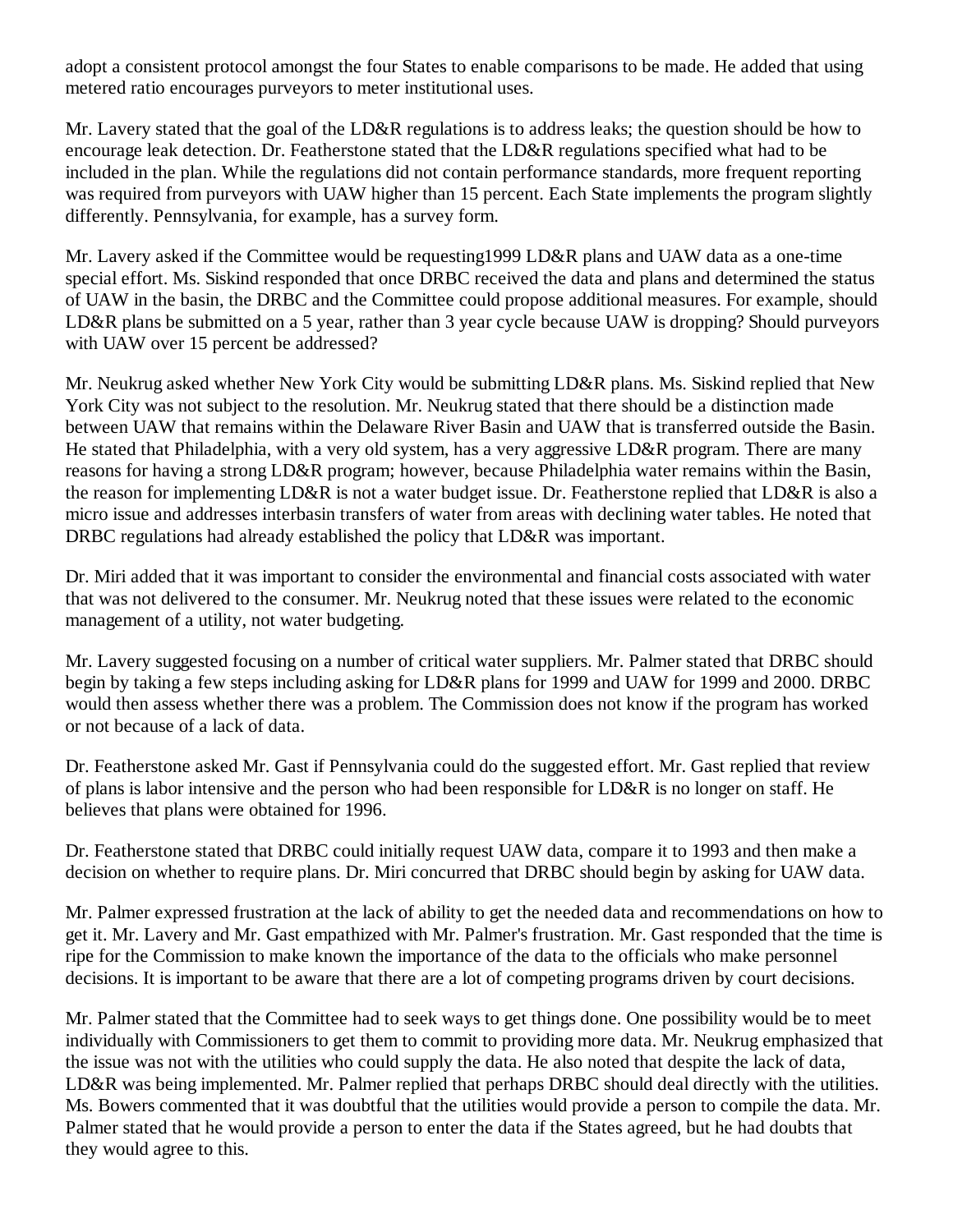Mr. Gaston stated that the top 20, 50 or 100 purveyors should be asked to provide the information. This limited effort would provide most of the data needed. He asked how many purveyors supplied more than 5 or 10 mgd and suggested targeting this limited group. Mr. Young added that a random sample of utilities could be surveyed. Mr. Lavery stated that these types of ideas should be explored and perhaps this type of effort could be conducted by DRBC staff. Mr. Gast noted that electronic reporting would be in place in a few years and would address many of the data collection problems. Dr. Mercuri suggested asking the major purveyors if they can already provide the data in electronic form. Mr. Neukrug suggested calling in a number of utilities to present their LD&R programs.

Dr. Featherstone suggested that the States gather UAW for 1999 from purveyors supplying over 1 mgd. DRBC would then compare it to 1993 and decide where to go from there. There was general concurrence with this suggestion.

Mr. Palmer added that he would attempt to get a utility official at the next meeting to discuss the types of data available and he would talk to the significant utilities. In conclusion, he stated that DRBC was going to get some data.

## **PRESENTATION OF COMMITTEE REPORT AT MAY COMMISSION MEETING**

Mr. Palmer asked the Committee to comment on what he should present in his report to the Commissioners at the May 2nd Commission meeting. He noted that the lack of data is a real problem that he would relay to the Commissioners. He asked the Committee whether it was their vision to be those things discussed at today's meeting.

Dr. Miri stated that the Committee shouldn't be overly pessimistic because it is not known how the Commissioners would react. They may be supportive.

Ms. Bowers stated that it was important to get the message to the Commissioners that the data are desperately needed. Historically, water use data were not deemed important. Now watershed management and source water protection are coming together and the data are needed for all programs. The IRP process and many EPA programs require these data. Nobody has told the people making decisions loud enough that more priority should be placed on data collection and water resource management functions. The longer we don't have data, the less effective the Committee will be.

Mr. Schuyler emphasized that it was important to present a strong case of why the data are needed. Mr. Lavery agreed that it was important to let the Commissioners know why the data are important to DRBC, water suppliers, the environmental community, etc.

## **NEXT MEETING**

Agenda items related to spray irrigation and water usage terminology were tabled for the next meeting. The next meeting will be held on June 7th at 9:30 a.m. in the DRBC office in West Trenton.

## **WATER MANAGEMENT ADVISORY COMMITTEE**

## **April 17, 2000**

## **Members Present**

| 1. Janet Bowers | <b>Chester County Water Resources Authority</b> |
|-----------------|-------------------------------------------------|
| 2. William Gast | Pennsylvania DEP                                |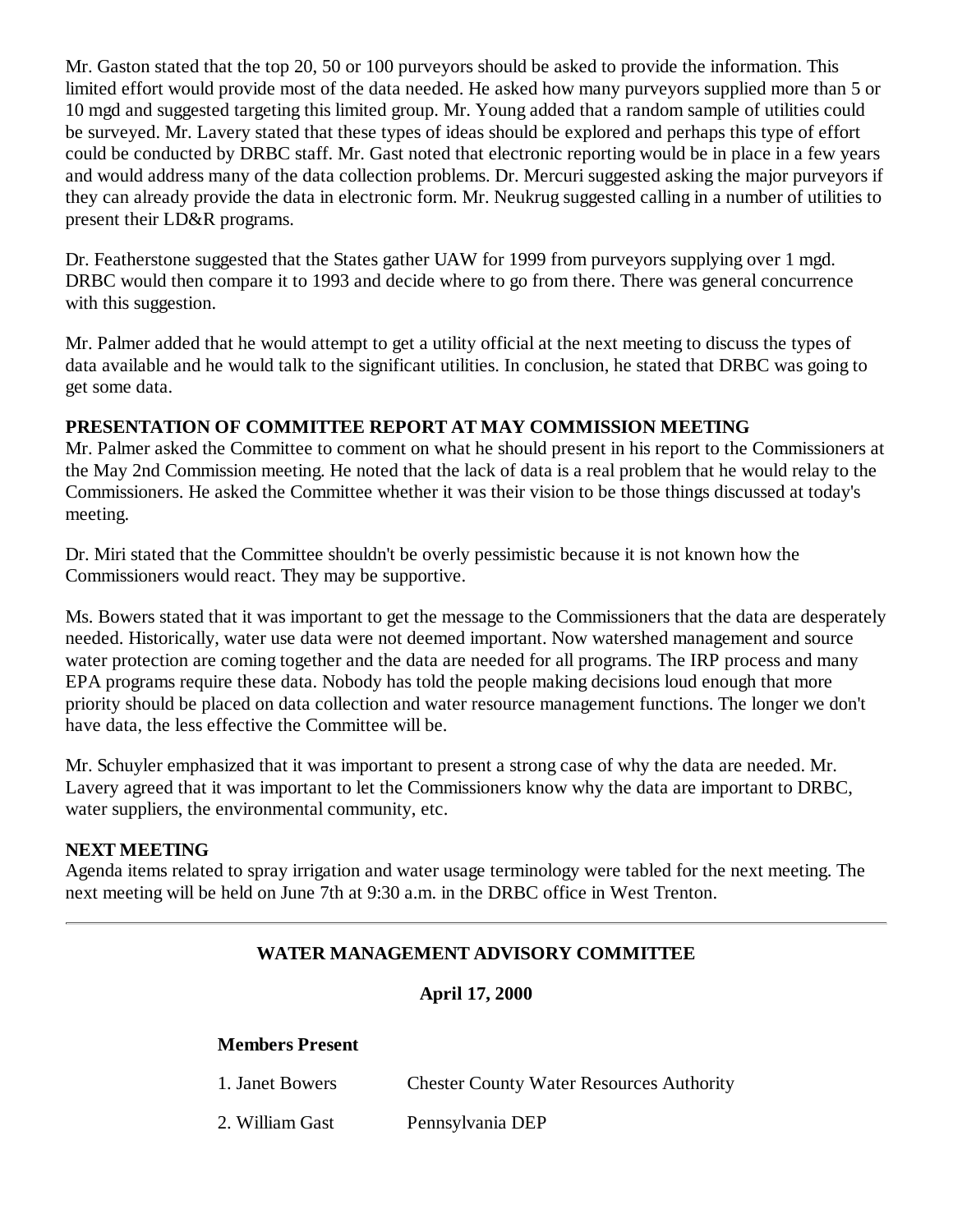| 3. John Gaston            | <b>Stony Brook Regional Sewerage Authority</b> |
|---------------------------|------------------------------------------------|
| 4. Peggy Haskin           | League of Women Voters                         |
| 5. Warren Lavery          | New York State DEC                             |
| 6. Stewart Lovell         | <b>Delaware DNREC</b>                          |
| 7. Bruno Mercuri          | Mercuri & Associates                           |
| 8. David Milan            | <b>Superior Water Company</b>                  |
| 9. Joseph Miri            | New Jersey DEP                                 |
| 10. Howard Neukrug        | Philadelphia Water Department                  |
| 11. William Palmer        | <b>Water Resources Association</b>             |
| 12. Frank Schaefer        | US Army Corps of Engineers                     |
| 13. Thomas Schuyler       | Roche Vitamins, Inc.                           |
| 14. Ronald Sloto          | <b>US Geological Survey</b>                    |
| 15. Leroy Young           | Pennsylvania Fish & Boat Commission            |
| <b>DRBC</b> Staff present |                                                |
| 1. Evelyn Borbely         |                                                |
| 2. Greg Cavallo           |                                                |

- 3. Jeffrey Featherstone
- 4. David Pollison
- 5. Hernan Quinodoz
- 6. Esther Siskind

#### **Others in Attendance**

| 1. Ben Greeley | <b>PADEP</b> |
|----------------|--------------|
|                |              |

- 2. Ferdows Ali NJ Department of Agriculture
- 3. Hal Haskin
- 4. John Mello USEPA Region 2

#### **Attachment 1**

## **AGENDA WATER MANAGEMENT ADVISORY COMMITTEE**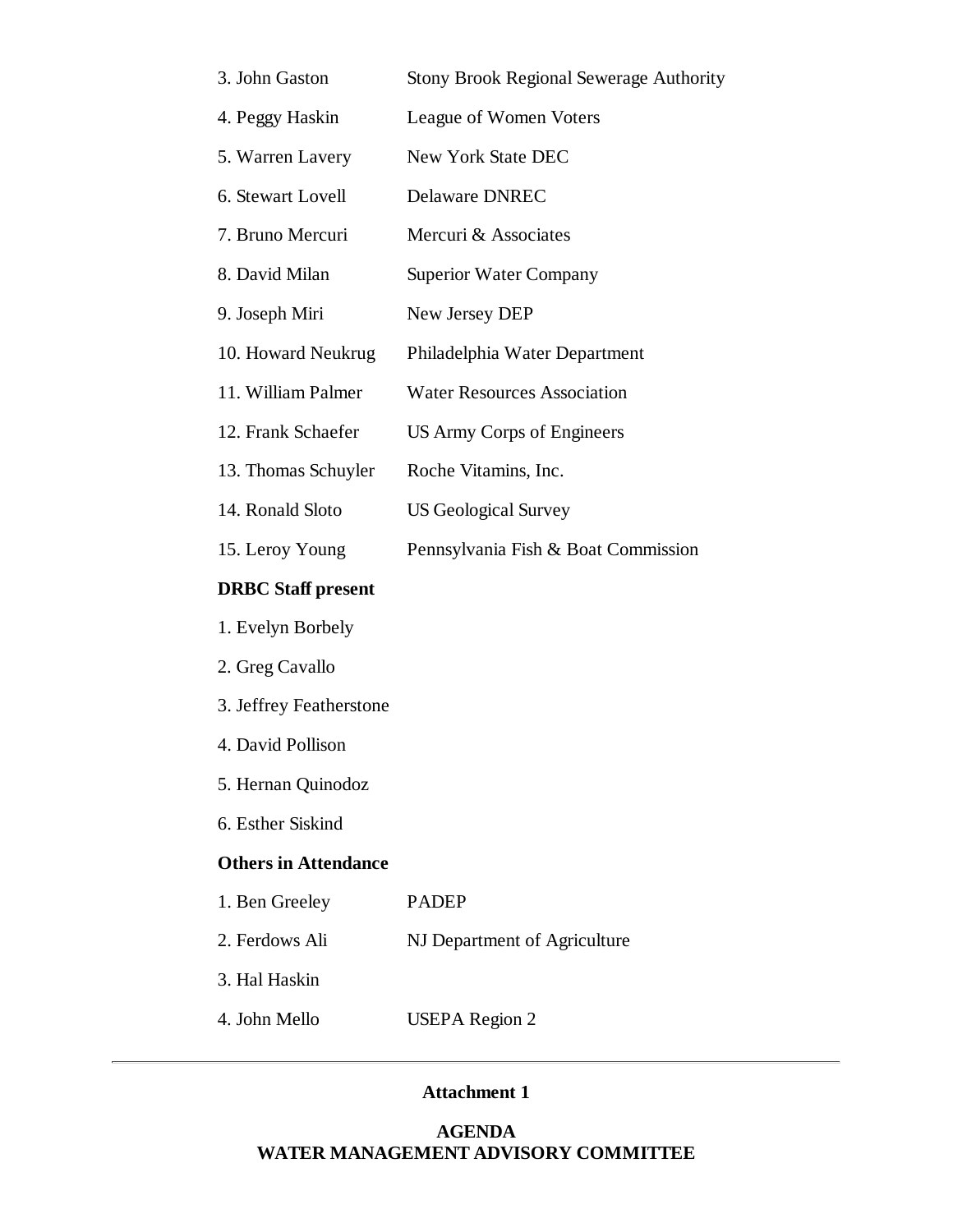#### **Delaware River Basin Commission**

**April 17, 2000 - 9:30 a.m.**

### **1. Minutes**

- **2. Subcommittee Reports**
	- **Integrated Resources Planning (Bowers)**
	- **Instream Flow (Young)**
	- **Data Needs (Mercuri)**
- **3. Water Conservation Next Steps (Featherstone/Siskind)**
- **4. Spray Irrigation**
	- **States to report position on golf courses; state permitting requirements**
- **5. Water Usage Terminology (Featherstone/Siskind)**
	- **Consumptive & Depletive Use**
	- **Ground water & Surface water**
	- **Greywater & Reclaimed water**
- **6. Presentation of Committee Report at May Commission Meeting (Palmer)**
- **7. Next Meeting**

### **Attachment 2 WATER MANAGEMENT ADVISORY COMMITTEE PROCEDURES**

- **Voting**. Decisions will be made by consensus, whenever feasible. When a consensus cannot be reached, a vote will be taken. At least 2/3 of the members - 14 members - are required to hold a vote. Decisions that will require a vote include Committee recommendations on which the Commission would need to take action. For recommendations on staff activities with no Commission action required, only a consensus and/or vote of members present will be required. The Committee Chair will prepare a report expressing the opinions of the dissenters including reasons why a consensus could not be reached.
- **Quorum**. No quorum is needed to hold a meeting.
- **Committee Chair**. Responsibilities of the Chair include: conducting meetings, consulting with Commission staff on meeting agendas, and reporting to the Commission once a year. The Committee will have a Chair and Vice Chair. The Vice Chair will carry out the responsibilities of the Chair when the Chair is not present. Members of State agencies representing the Governor on the Commission will not serve as Chair or Vice Chair. The term of the Chair and Vice Chair will be one year. After completion of the Chair's term, the Vice Chair will assume the role of Chair and a new Vice Chair will be selected. The Committee will endeavor to ensure that, over time, members elected to the positions of Chair and Vice Chair represent all member interests.
- **Designees**. Members may send designees to Committee meetings. However, a member may only assign a designee for a specific meeting and must do so by writing or e-mailing to the Delaware River Basin Commission. The designee will have the same privileges as the member including voting rights.